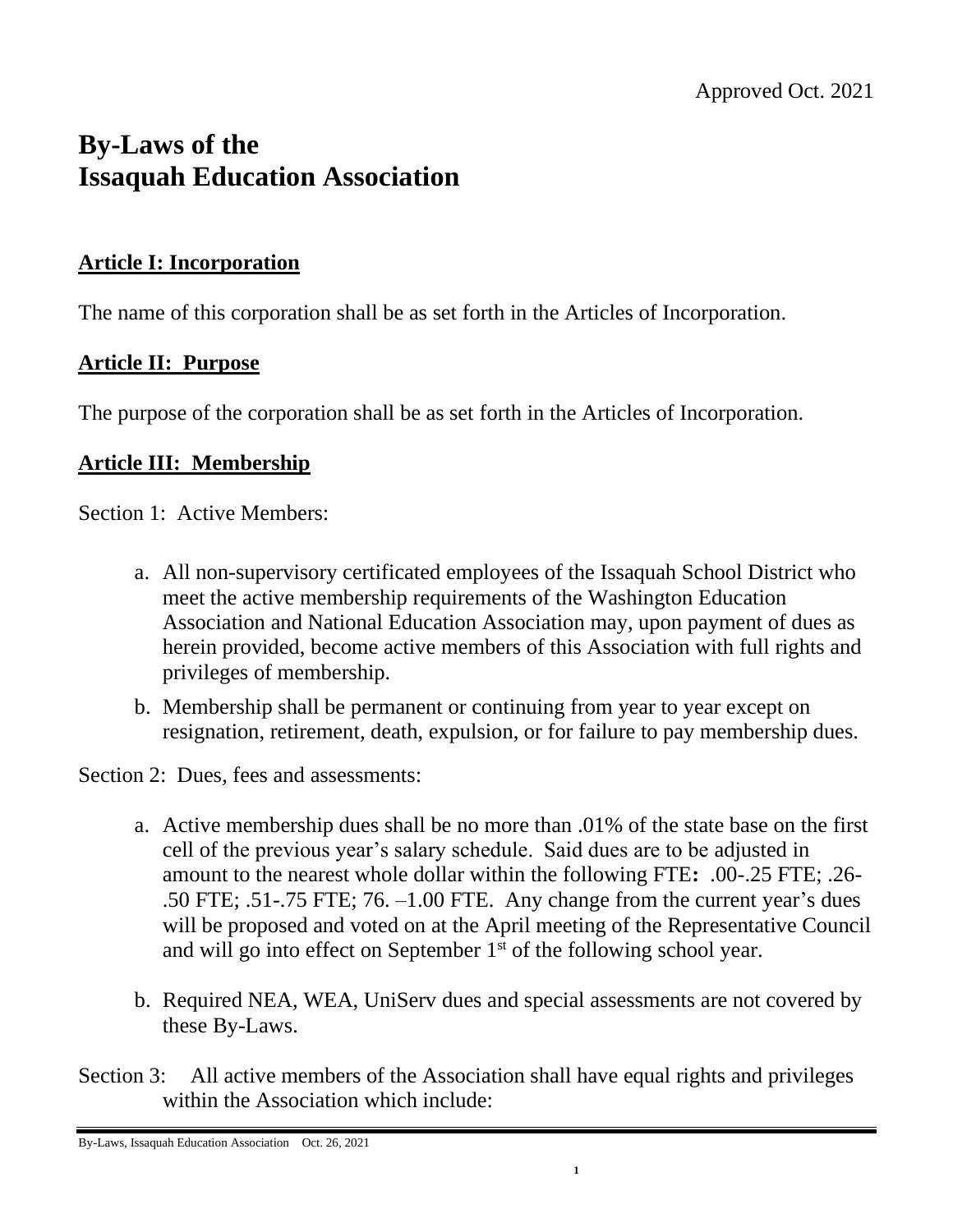- a. to nominate candidates,
- b. to vote in elections or on referenda of this Association,
- c. to hold office,
- d. to participate in the deliberations of the organization and to vote on contract ratification,
- e. to attend all Association meetings except as specified in this Constitution and Bylaws and
- f. to fill appointed positions in the Association.
- Section 4: Unless otherwise expressly provided by law, non- members shall have no rights or privileges within this Association.

# **Article IV: Officers and Executive Board**

Section 1: The Executive Board shall consist of the elected officers of the Association. It shall be the executive authority of the Association.

Section 2: The elected officers of the Association shall consist of a:

- a. President.
- b. Vice-President
- c. Primary Grade Elementary Representative
- d. Intermediate Grades Elementary Representative
- e. Middle School Representative
- f. High School Representative
- g. Special Education Representative
- h. Specialist Representative
- i. Diversity Representative
- j. All Executive Board Positions will be elected by a vote of the general membership.
- Section 3: The Board of Trustees of the Issaquah Education Association shall consist of the Executive Board of the Association.
- Section 4: The Board of Trustees shall have such powers and perform such duties as are prescribed by the Representative Council or are granted to it under the laws of the State of Washington.

By-Laws, Issaquah Education Association Oct. 26, 2021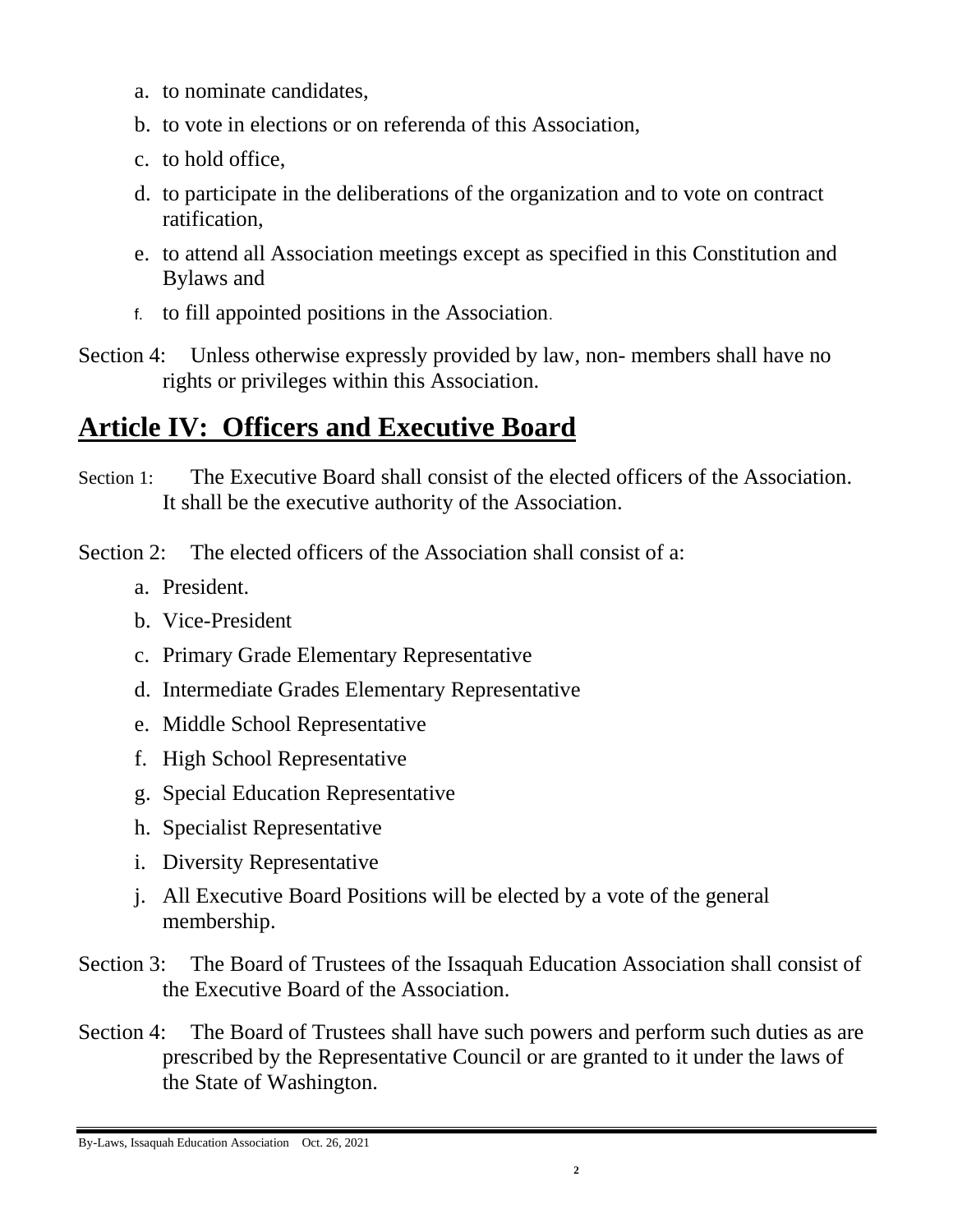Section 5: Terms and Succession:

- a. All officers listed in this section shall be elected for a two (2) year term and may be re-elected for a total of not more than three (3) successive terms. The terms shall be staggered as follows:
	- 1. The President, Vice-President, Specialist Representative, and Diversity Representative shall be elected in February on the even year.
	- 2. The Elementary Rep., Middle School Rep., High School Rep., and Special Education Rep., shall be elected in February on the odd year.
- b. Whenever the offices of both President and Vice-President shall become vacant between elections, except as provided in Article VII, Section 3 of the By-Laws the remaining members of the Executive Board shall choose a current member of the board or appoint a former President to serve as President pro-tempore until the Representative Council can fill the vacancies.
- c. Whenever an officer has been reassigned to a different teaching level or assignment than the group they represent, s/he may remain in their current position the end of their elected term.

Section 6: The officer year shall be July  $1<sup>st</sup>$  through June  $30<sup>th</sup>$ .

# **Article V: Responsibilities of the Officers of the Association**

Section 1 – President:

- a. The President shall preside over meetings of the Executive Board, Representative Council and the General Membership.
- b. S/he shall appoint chairpersons, appoint committee members, appoint a member of the Negotiations Team to be the Association's designated representative in negotiations, be, or delegate another Executive Board member to be, an exofficio member of all committees, and shall be the Executive officer of the Association.
- c. The President shall represent the Association before the public either personally or through delegates and shall perform all other functions usually attributed to this office.
- d. The President shall be a voting member of the Executive Board, shall be a local delegate on the Sammamish UniServ Council Board and by their election to this office they are also elected as a delegate to both the WEA and NEA Representative Assemblies for the duration of their term in office.

By-Laws, Issaquah Education Association Oct. 26, 2021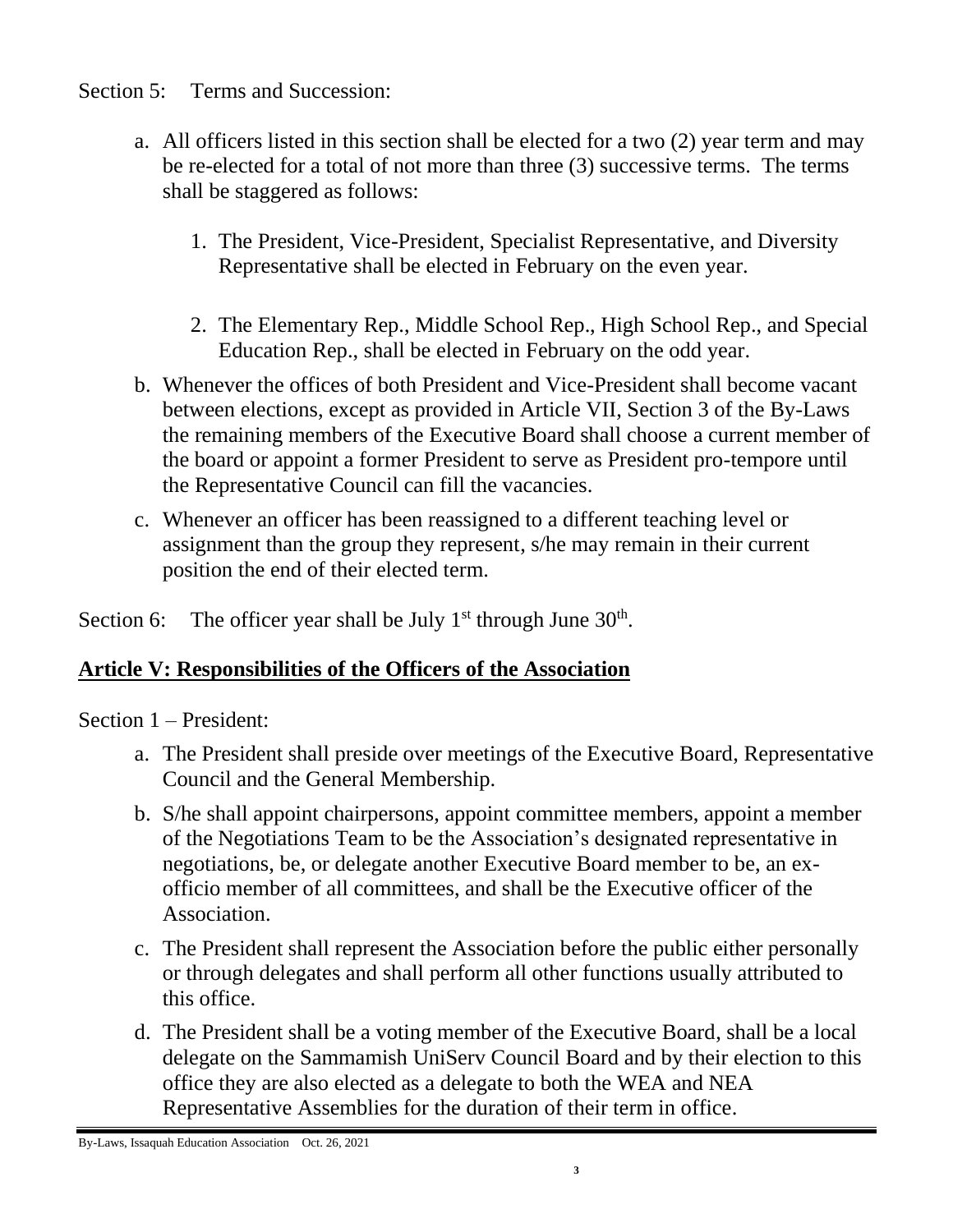- a. The Vice-President of the Association shall be the Association Treasurer and be the Association Lead on the IEA/District Budget Committee and work closely with committees as the President may suggest.
- b. It is the duty of the Vice-President to assist the President in the preparation of the annual budget proposal for consideration by the Executive Board.
- c. The Vice-President will also attend IEA/ISD Labor Management meetings unless the Executive Board shall designate another Executive Board Member or person to fill that position.
- d. On occasion, duties of the President may temporarily be delegated to the Vice-President. S/he shall become President if the Presidency becomes vacant except as provided in Article VII, Section 3 of the By-Laws.
- e. The Vice-President shall be a voting member of the Executive Board and by their election to this office they are also elected as a delegate to the WEA Representative Assemblies for the duration of their term in office.

Section 3 – Primary Grades Elementary Representative (K-2):

- a. Shall at the time of their election be assigned to a K-2 teaching position.
- b. The Primary Grades Elementary Representative shall assist the President and Executive Board in projects and committee work of benefit to the Association.
- c. The Primary Grades Elementary Representative will particularly provide leadership in issues of concern to primary grades elementary teachers.
- d. The Primary Grades Elementary Representative shall be a voting member of the Executive Board and by their election to this office they are also elected as a delegate to the WEA Representative Assemblies for the duration of their term in office.

Section 4 – Intermediate Grades Elementary Representative (3-5):

**4**

- a. Shall at the time of their election be assigned to a 3-5 teaching position.
- b. The Intermediate Grades Elementary Representative shall assist the President and Executive Board in projects and committee work of benefit to the Association.

By-Laws, Issaquah Education Association Oct. 26, 2021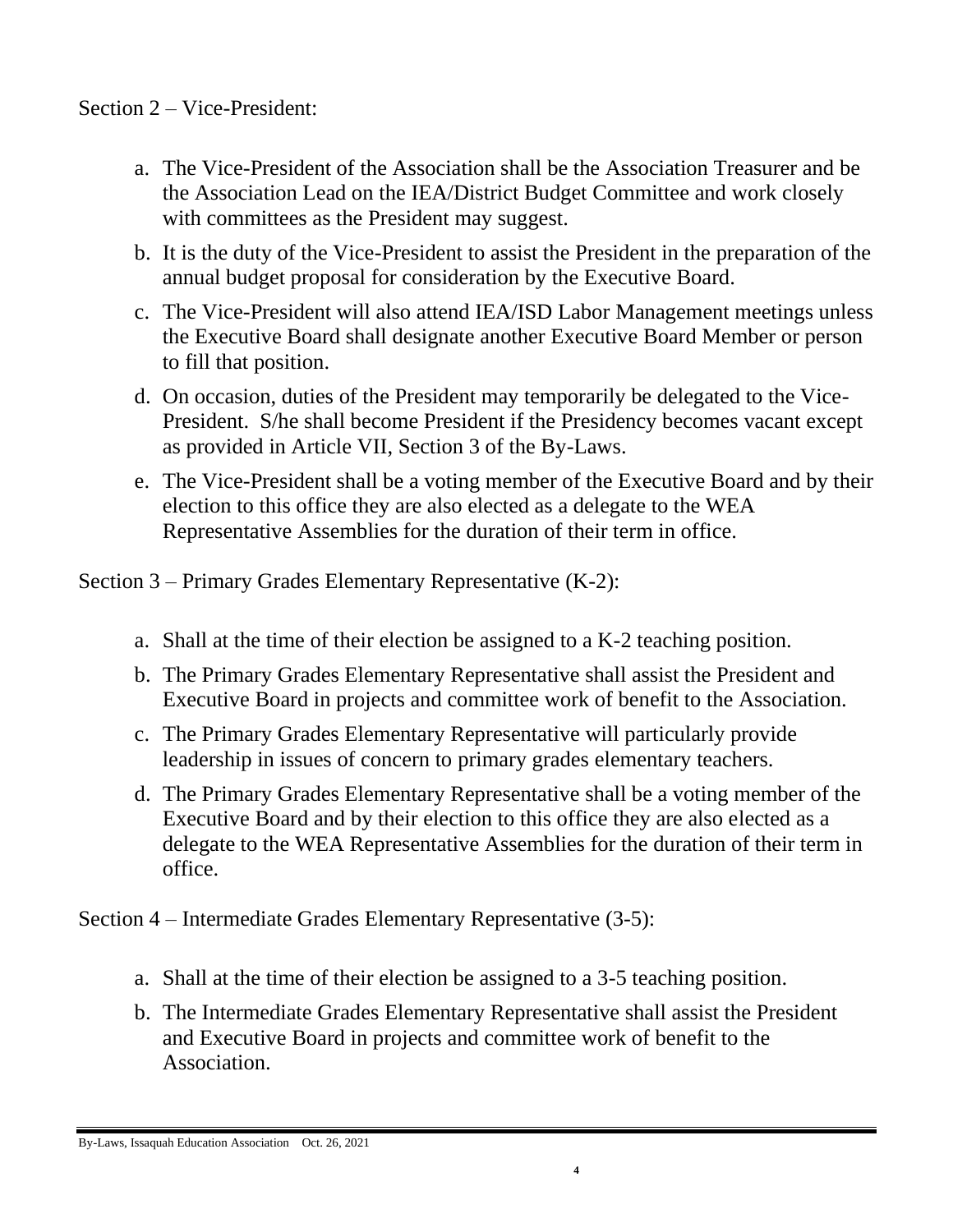- c. The Intermediate Grades Elementary Representative will particularly provide leadership in issues of concern to intermediate grades elementary teachers.
- d. The Intermediate Grades Elementary Representative shall be a voting member of the Executive Board and by their election to this office they are also elected as a delegate to the WEA Representative Assemblies for the duration of their term in office.

Section 5 – Middle School Representative:

- a. Shall at the time of their election be assigned to a Middle School teaching position.
- b. The Middle School Representative shall assist the President and Executive Board in projects and committee work of benefit to the Association.
- c. The Middle School Representative will particularly provide leadership in issues of concern to middle school teachers.
- d. The Middle School Representative shall be a voting member of the Executive Board and by their election to this office they are also elected as a delegate to the WEA Representative Assemblies for the duration of their term in office.

Section 6 – High School Representative:

- a. Shall at the time of their election be assigned to a High School teaching position.
- b. The High School Representative shall assist the President and Executive Board in projects and committee work of benefit to the Association.
- c. The High School Representative will particularly provide leadership in issues of concern to high school teachers.
- d. The High School Representative shall be a voting member of the Executive Board and Board and by their election to this office they are also elected as a delegate to the WEA Representative Assemblies for the duration of their term in office.

Section 7 – Specialist, Program and TOSA Representative:

a. Shall at the time of their election be assigned to a Specialist position as defined below.

By-Laws, Issaquah Education Association Oct. 26, 2021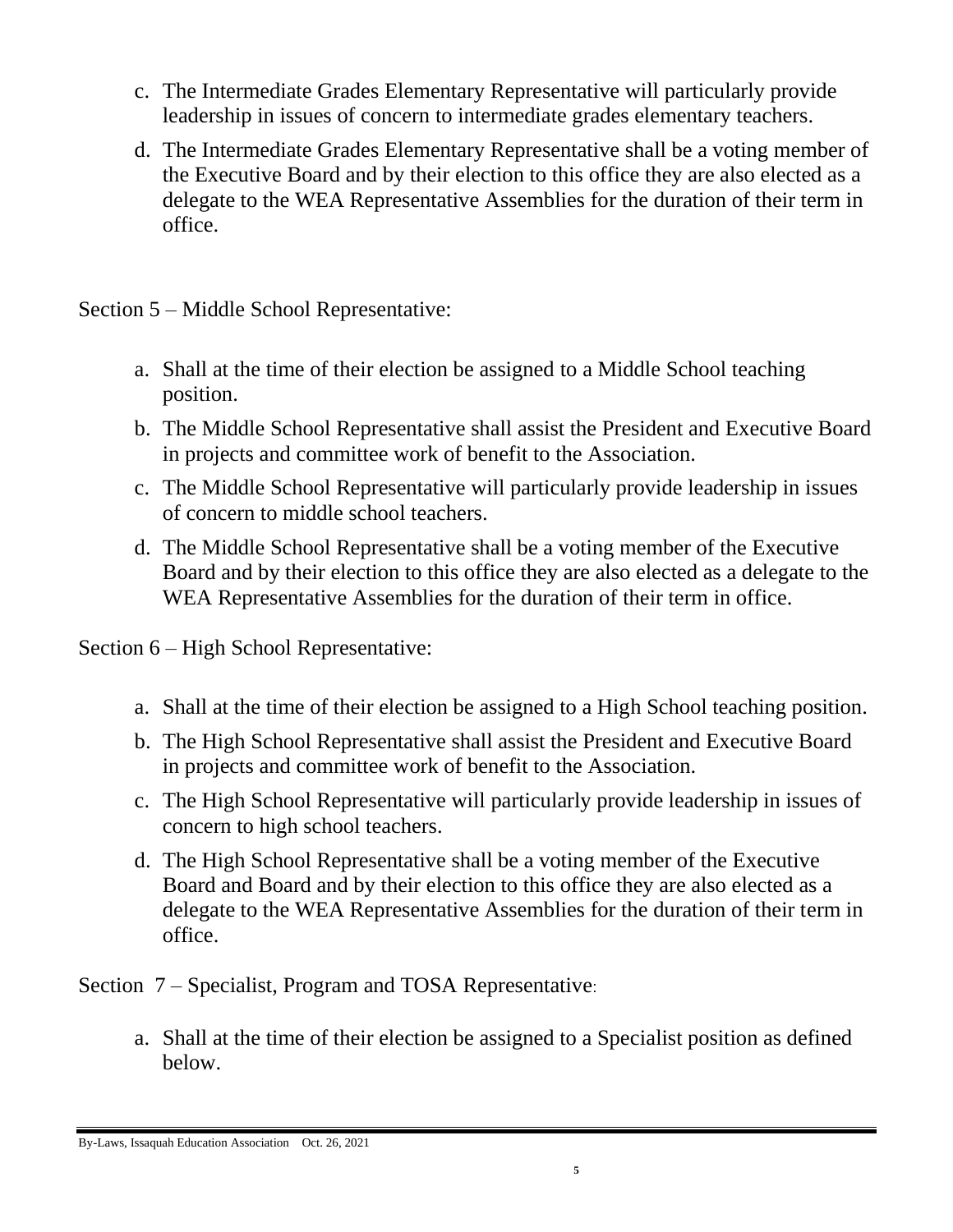- b. The Specialist Representative shall assist the President and Executive Board in projects and committee work of benefit to the Association.
- c. The Specialist Representative will represent those staff in district programs, Special Education excluded, as identified in the current Collective Bargaining Agreement.
- d. Specific groups, not included in the current Collective Bargaining Agreement, may only be added by amending of these By-laws.
- e. Current additions to the Specialist group: Deans
- f. The Specialist Representative will particularly provide leadership in issues of concern to Specialists
- g. The Specialist Representative shall be a voting member of the Executive Board and will by their election to this office they are also elected as a delegate to the WEA Representative Assemblies for the duration of their term in office.

Section 8 – Special Education Representative:

- a. The Special Education Representative shall assist the President and Executive Board in projects and committee work of benefit to the Association and will be the Association lead on the Special Education Steering Committee.
- b. The Special Education Representative will particularly provide leadership in issues of concern to special ed. and related services members, including LRCI & II teachers, ECE Teachers, Program Specialists, ISEP teachers, Occupational Therapists, Psychologists, Nurses, Physical Therapists, Speech Language Pathologists, Behavior Specialists, Audiologists, Vision Specialists, and other Special Education/Related Services positions that may become certificated employees.
- c. The Special Education Representative shall be a voting member of the Executive Board and by their election to this office they are also elected as a delegate to the WEA Representative Assemblies for the duration of their term in office.

Section 9 – Diversity Representative:

- a. The Diversity Representative shall assist the President and Executive Board in projects and committee work of benefit to the Association.
- b. The Diversity Representative will work with the district annually to develop a yearly diversity plan for providing professional development to educate the membership on cultural awareness.
- c. The Diversity Representative will encourage our diverse members to increase their participation in sharing their knowledge, to become leaders in their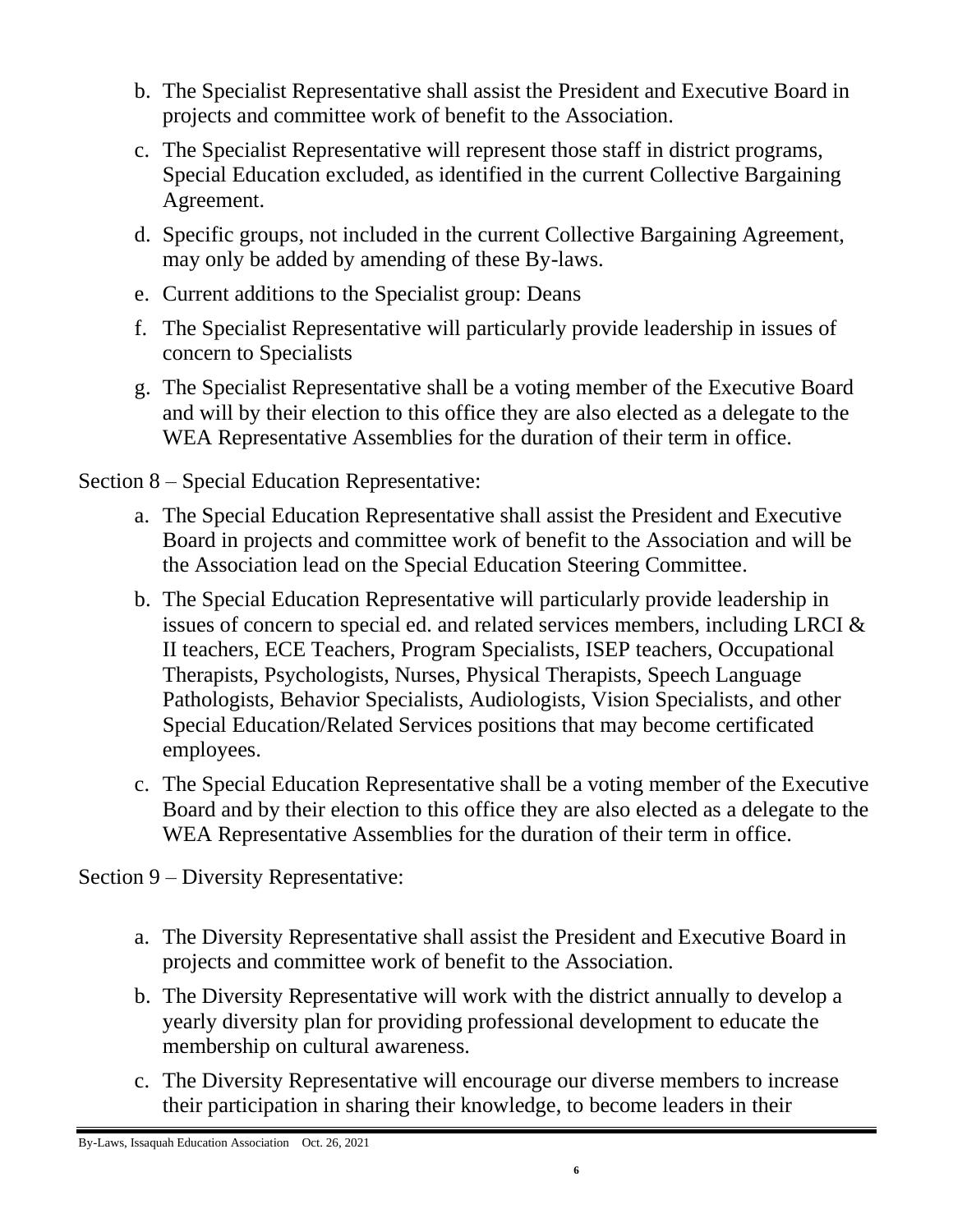buildings and to become more involved in the Association not only locally, but also at the state and national levels. They may also work with the district in recruitment of a more diverse workforce.

d. The Diversity Representative shall be a voting member of the Executive Board and by their election to this office they are also elected as a delegate to the WEA Representative Assemblies for the duration of their term in office.

#### **Article VI: Power of the Executive Board**

- Section 1: The Executive Board shall be responsible for the management of the Association, and shall be responsible for seeing that the following duties are delegated and carried out:
	- a. To conduct and manage the affairs and business of the Association, including interpretation of the By-Laws and polices set by the Representative Council.
	- b. To make all the necessary arrangements for Association meetings including establishing time and place.
	- c. To keep minutes and records of all meetings of the Executive Board and Representative Council meetings.
	- d. To approve the proposed yearly budget for submission to the Representative Council (The fiscal year shall be September  $1<sup>st</sup>$  through August  $31<sup>st</sup>$ )
	- e. To hold the funds of the Association and disburse them as per the approved budget.
	- f. To keep accurate accounts of receipts and disbursements.
	- g. To submit a preliminary expenditures report for the previous fiscal year (Aug 31 to Sept 1) with the current year Budget Proposal to the Representative Council.
	- h. To submit the books for outside audit as per WEA requirements.
	- i. To assist the president with official correspondence including but not limited to newsletters, web pages and blogs.
	- j. To be responsible for the collection the annual dues of the State and National Education association and UniServ and forward them to those organizations.
	- k. To maintain or designate a person to maintain a database of the IEA membership.
	- l. To make recommendations of policies for consideration by the Representative Council.
	- m. To make a recommendation concerning contract settlements prior to a General Membership Vote and shall have the authority to approve a Memorandum of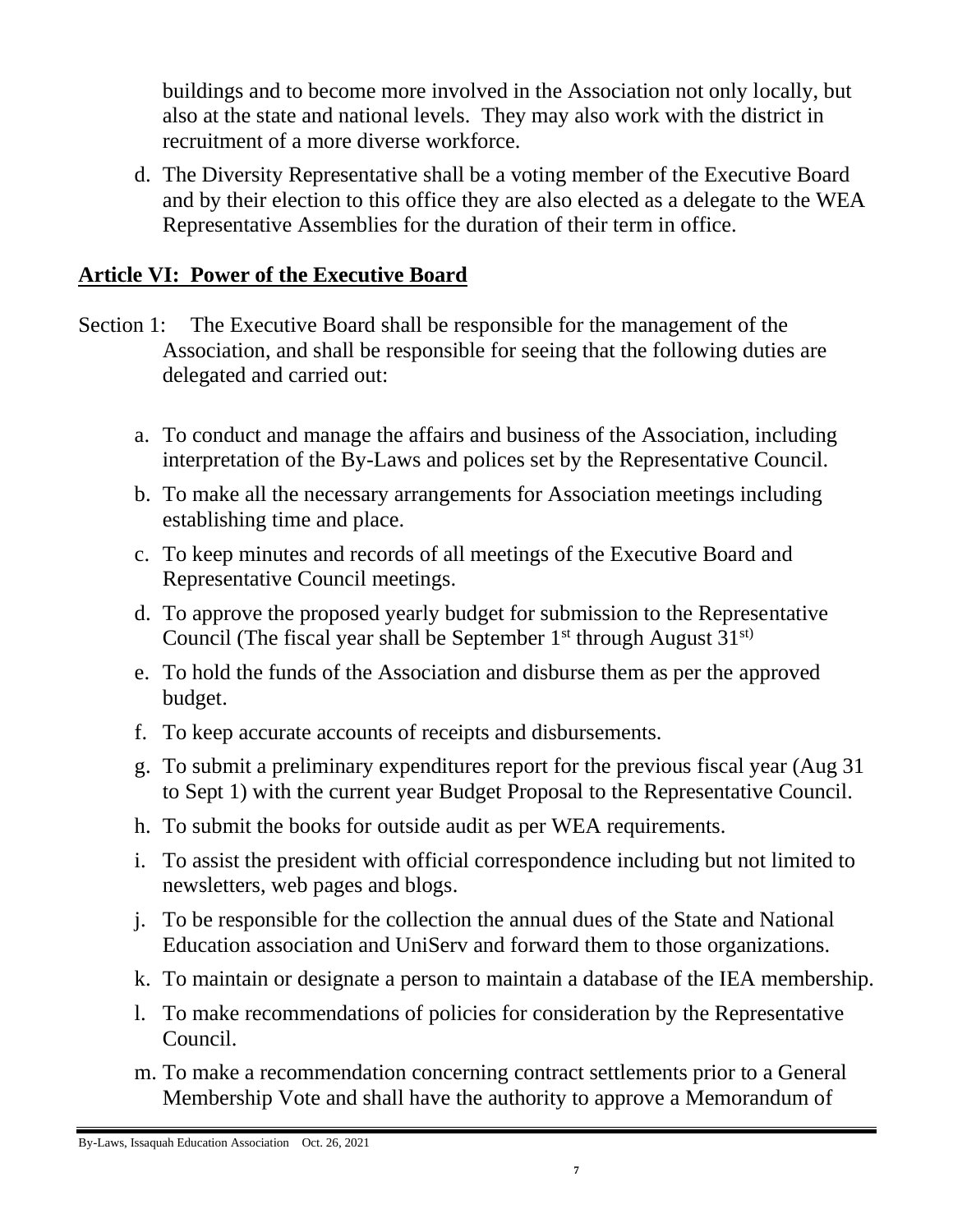Understanding or Letter of Agreement to the current CBA. If appropriate, the IEA Executive Board may also recommend that the proposed Memorandum of Understanding or Letter of Agreement be taken to Representative Council for approval or rejection.

- n. The IEA Executive Board shall have the power to approve the Association's acceptance or rejection of a proposed contract waiver as per language in the current Collective Bargaining Agreement.
- Section 2: The Executive Board shall be responsible for giving directions to the Association's designated representative in negotiations.
- Section 3: Whenever a majority of the Executive Board shall agree that an officer has been grossly negligent of the duties defined in the By-Laws or is incapacitated, they shall recommend to the Representative Council that the office be declared vacant. Notice of such a recommendation will be given to representatives at least 24 hours before a vote is to be taken to allow for building input. The Representative Council must approve the recommendation by at least a two-third majority. The Representative Council shall elect a replacement to fill the unexpired term within a thirty (30) day period.

#### Section 4: Vacancies

- a. In the event a position is unfilled or an officer resigns, the Executive Board shall declare the office vacant and recommend that the Representative Council elect a replacement.
- b. In the event an officer is incapacitated for a period of more than thirty (30) days, the Executive Board shall recommend action to the Representative Council. Temporary disability, which does not seriously limit the officer's ability to communicate with the Executive Board, shall not be considered incapacity.

Section 5: The Executive Board may, with the approval of the Representative Council, employ staff.

# **Article VII: Representative Council**

Section 1: The legislative and policy forming body of the Association shall be the Representative Council.

Section 2: The Representative Council shall consist of the Executive Board, and elected Building and Program Representatives.

By-Laws, Issaquah Education Association Oct. 26, 2021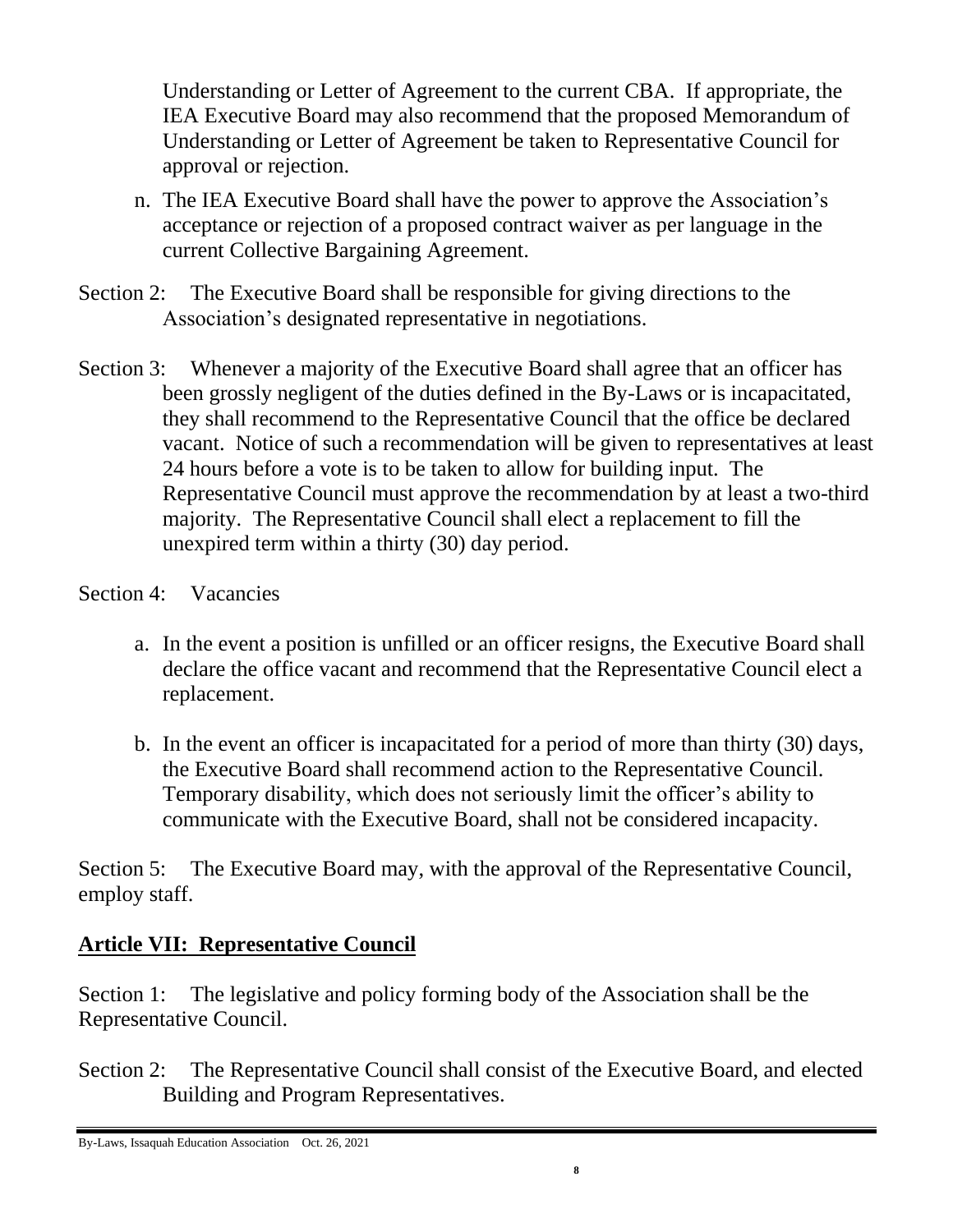Section 3: Any member of the Association who is not a member of the Representative Council may attend its meetings, shall sit apart from the voting body, but may receive permission to speak.

# **Article VIII: Building and Program Representatives**

- Section 1: Representation of the Members in Representative Council
	- a. In each school and the administration building in the Issaquah School District, association members in good standing shall elect for a term of two (2) years one (1) Building Representative for each fifteen (15) members FTE or major fraction thereof. The Building Representatives shall be members in good standing in the Association. There shall be at least one Representative from each building. Where more than one such Representative is elected, one shall be designated the Senior Building Representative, and the terms shall be staggered. Elections shall be held prior to the first council meeting of the year and the newly elected Representatives shall take their seats in the Representative Council at the first meeting in September, or as they are elected.
	- b. Nurse, Occupational Therapist, Physical Therapist, and Vision Specialist members in good standing in the Association shall elect one (1) Representative from their ranks to Rep. Council for each 15-member FTE or major fraction thereof.
	- c. Psychologist members in good standing in the Association shall elect one (1) Representative from their ranks to Rep. Council for each 15-member FTE or major fraction thereof.
	- d. Speech Language Pathologist and Audiologist members in good standing in the Association shall elect one (1) Representative from their ranks to Rep. Council for each 15-member FTE or major fraction thereof.
	- e. Counselors, Student Support Coaches, and Behavior Specialists in good standing in the Association shall elect one (1) Representative from their ranks to Rep. Council for each 15-member FTE or major fraction thereof.
	- f. English Language Learner (ELL) members in good standing in the Association shall elect one (1) Representative from their ranks to Rep. Council for each 15 member FTE or major fraction thereof.

By-Laws, Issaquah Education Association Oct. 26, 2021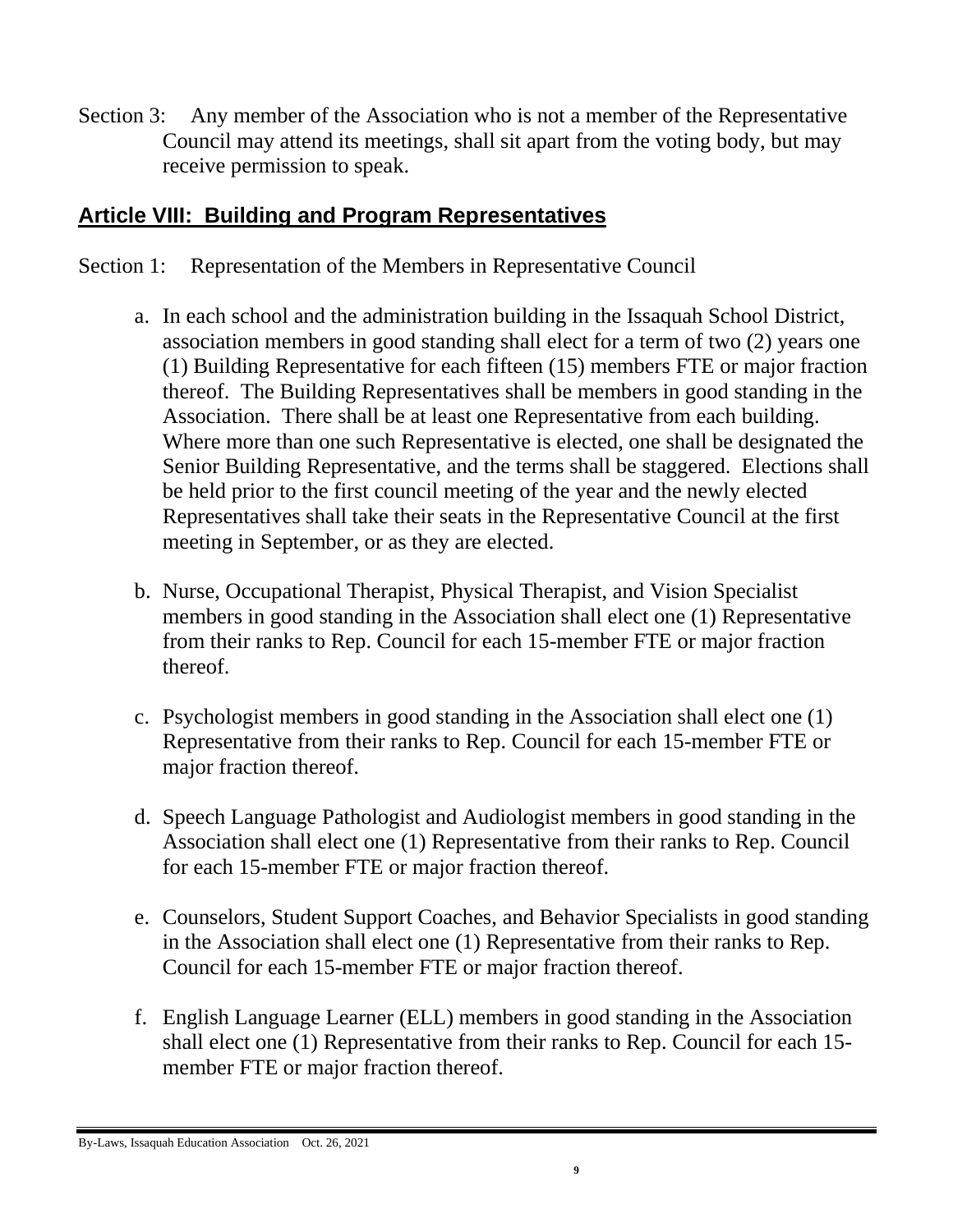g. For each Building or Program an alternate Representative shall be elected who shall serve when an elected Representative is unable to perform his/her duties.

Section 2: Compensation and duties

- a. Elected Building or Program Representative shall receive a yearly stipend. This stipend, will be proposed by the Executive Board and approved by the Representative Council, pending approval of the next year's budget, at the same time the dues for the next school year are announced. The stipend will be paid at the end of May each year.
- b. The Building and Program Representatives shall:
	- 1. attend the regular meetings of the Representative Council, or arrange for an alternate to attend if possible
	- 2. call building and/or program meetings of the Association members to discuss association business as needed, (recommendation is to meet monthly)
	- 3. schedule meetings with the building administration as needed (recommendation is to meet monthly)
	- 4. recruit members and oversee the enrollment of members in local, state, and national associations
	- 5. be responsible for association communication within the building or program.
	- 6. be responsible for running association elections in their building or program and returning ballots as required.

# **Article IX: General Membership**

- Section 1: Whenever, during the school year, it shall be required to obtain a vote of the General Membership, said vote shall be by secret ballot at each school district building having association members entitled to vote, by an online vote, or at a General Membership meeting.
	- a. The quorum required for a General Membership Meeting to vote or take action will be 25% of the total number of members in good standing of the Association.
	- b. Voting at General Membership meetings may be by voice vote if there is no objection.

Section 2: Issues submitted to a General Membership vote:

By-Laws, Issaquah Education Association Oct. 26, 2021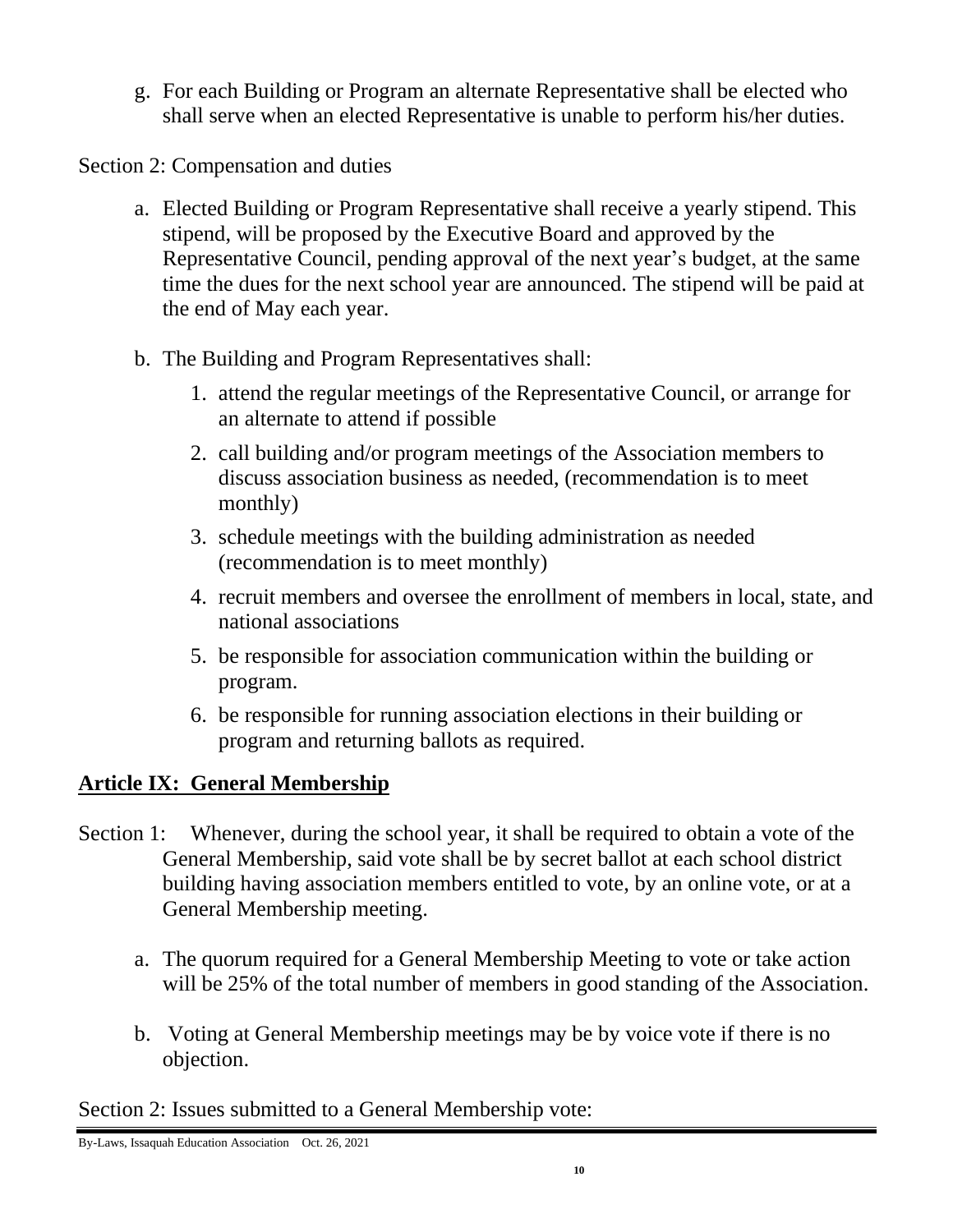- a. election of officers by a majority of the members casting votes,
- b. election of Representatives to WEA-RA and NEA-RA by total votes received,
- c. any increase in the percentage used to calculate dues shall be approved by a majority of the members casting votes,
- d. ratification of Negotiated agreements.
	- 1. Association members will vote by secret ballot at either the General Membership Meeting or in their buildings.
	- 2. Negotiated agreements shall be ratified by a majority of those casting votes.
- Section 3: Membership meetings called during the summer break: Whenever it shall be required to obtain a vote of the General Membership during the summer break, the vote shall be taken by secret ballot or voice vote at a General Membership meeting. The Association will make a reasonable attempt to notify members prior to the meeting.

#### **Article X: Committees**

- Section 1: The President and Ex. Board shall have the power to establish Association committees as needed. Contractual IEA/ISD committees will be established through negotiations with the ISD.
- Section 2: Each Committee shall keep a continuing record of its activities and submit these on a regular basis to the Association President. The Chairperson or designee shall report to the Executive Board and/or Representative Council at the request of the President, Executive Board or Representative Council.

# **Article XI: Elections**

- Section 1 Nominations:
	- a. The active members of the Association in each building during the second and third weeks of January may nominate a candidate for President, Vice-President, Primary Grades Elementary Representative, Intermediate Grades Elementary Representative, Middle School Representative, High School Representative,

By-Laws, Issaquah Education Association Oct. 26, 2021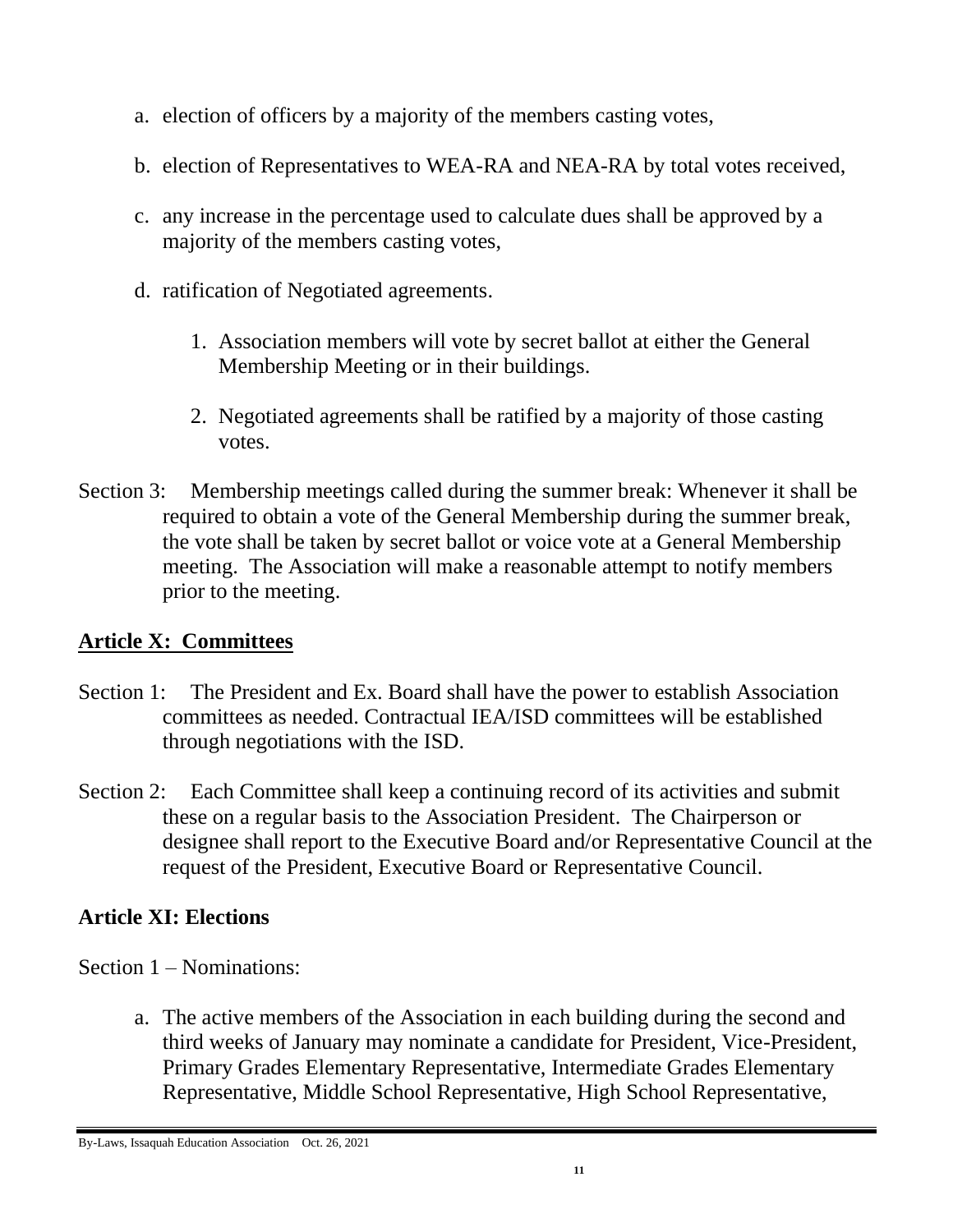Special Education Representative, Specialist, Program and TOSA Representative, and Diversity Representative. Each member will be supplied with a form on which to submit nominations in writing to the IEA office.

- b. The Executive Board will assist the President in contacting and verifying nominations.
	- 1. All nominees shall communicate in writing or email their decision to accept or reject their nomination. A nomination will be considered declined if the nominated member does not submit their written or email decision for each nomination by the end of open nomination period defined above.
	- 2. A list of all nominations, including those who choose not to run, will be available upon request to the Representative Council.
	- 3. Nomination forms will be retained and stored for one year from the election date.
	- 4. All accepted and verified nominations will be announced by the President at the last Representative Council meeting in January.
	- 5. Further nominations will also be taken from the floor. Nominees from the floor must be present to accept their nomination at Representative Council.
	- 6. If an Officer or Executive Board position has no accepted nominations, the position will be declared open, will not appear on the ballot and will be filled as per Article VI, Section 4.
- c. All elections for Officers, WEA-RA and NEA-RA shall conform to the standards set forth by WEA
- d. To be elected as a delegate to WEA-RA or NEA-RA, a write-in candidate must receive at least five percent (5%) of the valid votes cast in that election.
- e. The Executive Board shall see that brief information about each candidate is published to the members through official IEA communications.
- f. Candidates for office may spend a maximum of twenty cents (\$ .20) per member for campaign purpose.

By-Laws, Issaquah Education Association Oct. 26, 2021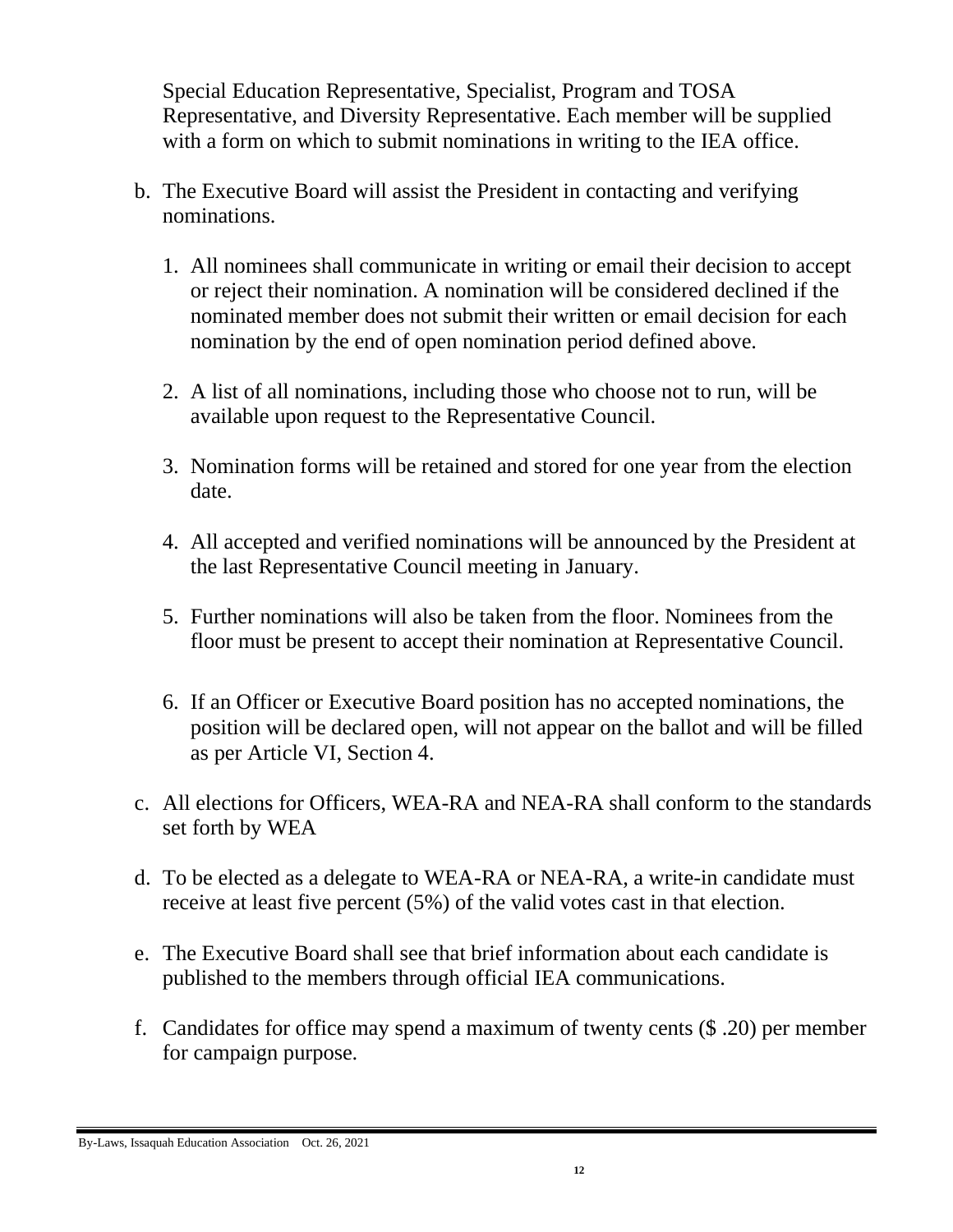- a. The first week of February, the membership shall vote for officers by ballot, in accordance with procedures set forth in IEA By-Laws and WEA election polices.
- b. The results will be tabulated as per IEA Policies and shall be reported to the President who shall announce the results at the next Representative Council meeting and in Association publications.
- c. If any Executive Board or Officer candidate does not receive a majority of the ballots cast, another election shall be held between the two candidates receiving the highest number of votes. The runoff election shall be held in February, the second week of the month and the results shall be published.
- d. New officers shall take office on July 1<sup>st</sup>.
- Section 3: The IEA Executive Board and Representative Council have the authority each year to alter existing timelines/deadlines above, to guarantee compliance with WEA Rep. Assembly delegate reporting deadlines.

# **Article XIV: Meetings**

Section 1: Executive Board:

- a. The Executive Board shall meet at least once a month starting in August and during the school year at a time decided by the Board.
- b. Additional meetings shall be held at the call of the President, or at the call of three members of the Board.

Section 2: Representative Council:

- a. The Representative Council shall meet at least once a month during the school year, excepting June unless necessary. The President shall prepare a draft agenda and submit the agenda to the Executive Board and Building Representatives prior to the scheduled meeting.
- b. Additional meetings shall be held at the call of the President, the Executive Board or at the request to the President of ten Building or Program Representatives.
- Section 3: General Membership meetings shall be arranged by the Executive Board when necessary or upon request of the Representative Council.

By-Laws, Issaquah Education Association Oct. 26, 2021